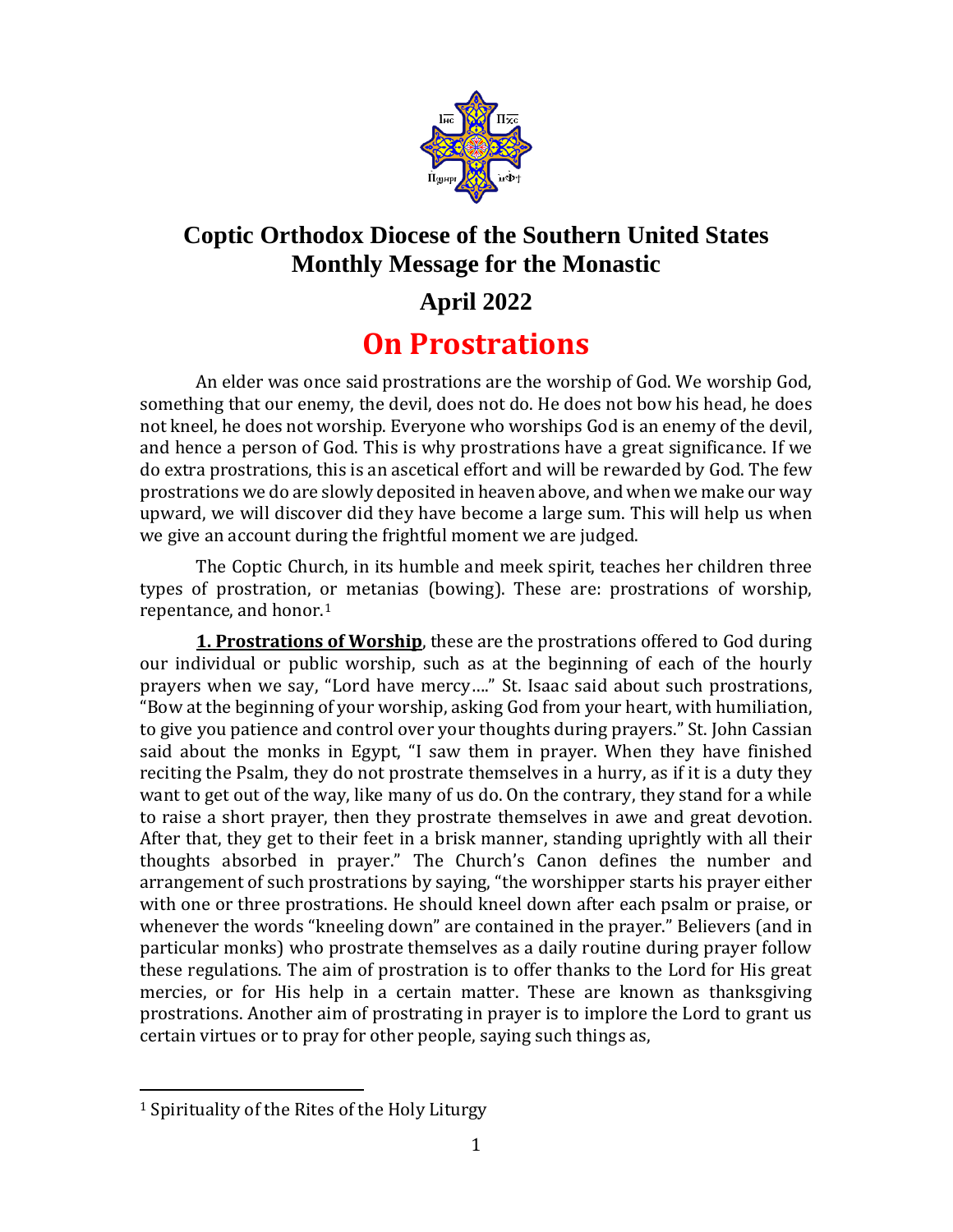+ "Grant me, O Lord, the life of purity", "Grant me, O Lord, the life of patience and tolerance", "Grant me, O Lord, the life of complete love", or focusing on any of the other virtues. Also, a person may devote a number of prostrations on behalf of those who have asked him to pray for them. He may be motivated to offer worships for them without their knowledge through his love for them and his awareness of their needs. One may also devote some prostrations to the Lord for the Church and its fathers, or for the safety of the world and its leaders, and so on.

On the topic of prostration in prayer, Mar Isaac said the following:

+ "Do not think that prostrating yourself before God is a light matter. None of all the good deeds equals persevering in completing prayers with prostrations."

+ "Compel yourself to kneel down before God, for this invigorates the spirit of prayer."

+ "Persistence in offering bows every now and then, will give the vigilant worshipper the ideal atmosphere for worshipping."

+ "A love for continual prostration before God during prayer is an indication that the soul has died to the world and has realized the mystery of the new life."

## **2. Prostrations of Repentance**

There are two types of these prostrations:

+ Offering metanias to God, asking Him to have mercy on us, to give us the life of repentance and to forgive us our sins. As we are doing these prostrations, we are remembering falling down because of sins but again rising up by the power of God and the cross.

+ Offered by a person to his brethren after a meeting of discussion or reconciliation. The other party should accept these metanias and offer a similar metania in return, as it is written in the Bible, "*Take heed to yourselves. If your brother sins against you, rebuke him; and if he repents, forgive him. And if he sins against you seven times a day and seven times a day returns to you, saying, 'I repent,' you shall forgive him*" (Luke 17:3-4). The word "metanoia" is a Greek word which means repentance, that is, to change the mind from that which is wrong to that which is right. St. Paul says, "*And do not be conformed to this world, but be transformed by the renewing of your mind, that you may prove what is that good and acceptable and perfect will of God*" (Romans 12:2). Prostrations offered from the heart are a powerful action in attempting to attain the forgiveness of those whom you have transgressed against. If sincere, they can wipe out all effects of insult or transgression and refill the heart with a love greater than it felt before.

In "The Paradise of the Fathers" a famous spiritual book on the life and sayings of the desert fathers, there is a story about two brothers who were devout monks living in the wilderness of Sheheet. The devil became keen to drive a wedge between these two brothers. One day the younger brother lit a lamp and put it on its stand, but through Satan's trickery, the lamp fell down and was extinguished. The older monk became very upset and hit his brother. At this, the younger brother bowed down and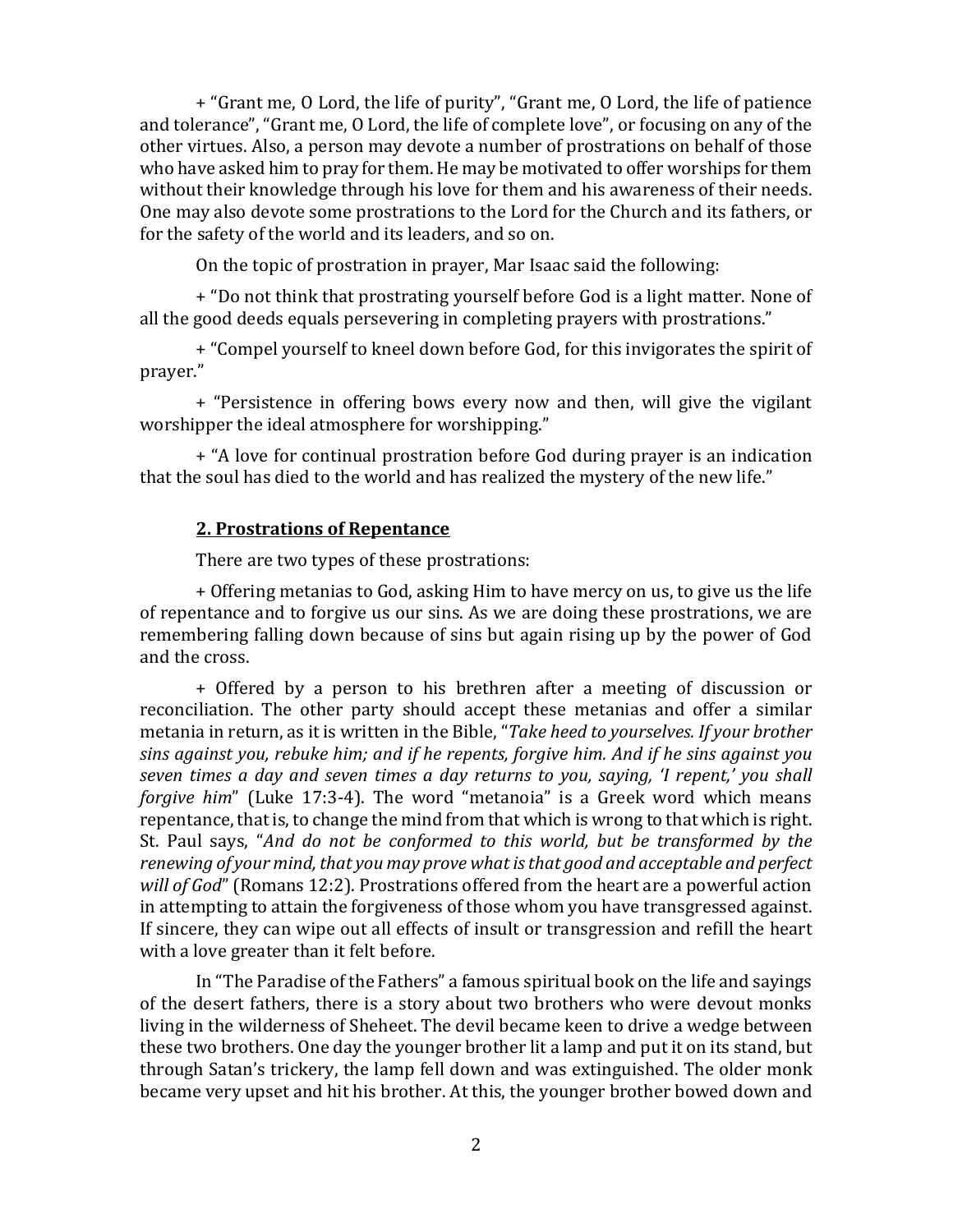said, "Do not get upset my brother. Just be patient and I will light the lamp again", repeating himself many times. When God saw how meek the younger brother was He tortured that devil until morning. The devil then went to the leader of demons, and told him what had happened. A priest of the idols who served the demons heard this story, and upon hearing it, left everything, believed, and joined the order of the monastic life. Right from the start of his monasticism, he practiced humility. He used to say, "Humility can overcome, dissolve and suppress all the power of the enemy.

He once said: "I once heard demons say to each other, 'Every time we are found between monks, we see them offering metanias to each other, suppressing our powers'." Prostrations and repentance are signs of humility, a fear of God, and the following of the commandments by the worshipper. Such virtues cannot be tolerated by the devil, as it burns him.

## **3. Prostrations of Honor**

There are two kinds of these prostrations: Metanias offered to the martyrs and saints, and those offered to the fathers of the church.

**A.** Metanias offered before the relics of the martyrs and saints to honor their relics because they endured devotion, hunger, thirst, tears and sweat on account of their great love for our Lord, Jesus Christ. Through this they became a dwelling place for the Holy Spirit. We honor them according to the promise of our Lord, Who said, "For those who honor Me, I will honor, and those who despise Me, shall be lightly esteemed" (1Sam.2:30).

With such prostrations we also honor God, Who worked in them and led them to the shores of eternal peace. Through honoring the saints, we also ask for their prayers and intercessions, as they reflect the Light of Christ. As the saints are a mirror image of the Light of Christ, this Light is then transmitted to us. power and blessing, working in favor of our salvation and spiritual well-being. In heaven the saints fulfill the Lord's Will by caring and supplicating for us. Here on earth, we too fulfill God's will by honoring their commemorations and glorifying their relics and icons. We also ask them to cover us with their love and prayers of intercession. There are no barriers between heaven and earth, but instead, a strong communication between us and the saints, based on supplication and prayers.

His Grace Bishop Gregorious, Bishop of Higher Studies and Research, was asked, "Would your Grace shed some light on the church's teachings regarding honoring the saints' relics?", to which he answered, "The relics of the saints have engravings on them, telling their life stories; of their struggle and their virtues. Didn't the Apostle Paul say, 'I bear on my body the marks of Lord Jesus'? (Gal.6:17) Every strain that was felt by St. Paul left a mark on his body. For this reason, we honor the relics of the saints. We realize and we believe that those relics were the dwellings of the saints, and on every part of these relics are the marks of their lives. Every bone of St. Athanasius, for example, bears the qualities of St. Athanasius. Every molecule of his organs or his bones summarize his whole life.

**B.** Metanias offered to the fathers of the Church, the Patriarch or bishops, are the second type of Prostrations of Honor in which we honor them as a sign of our love